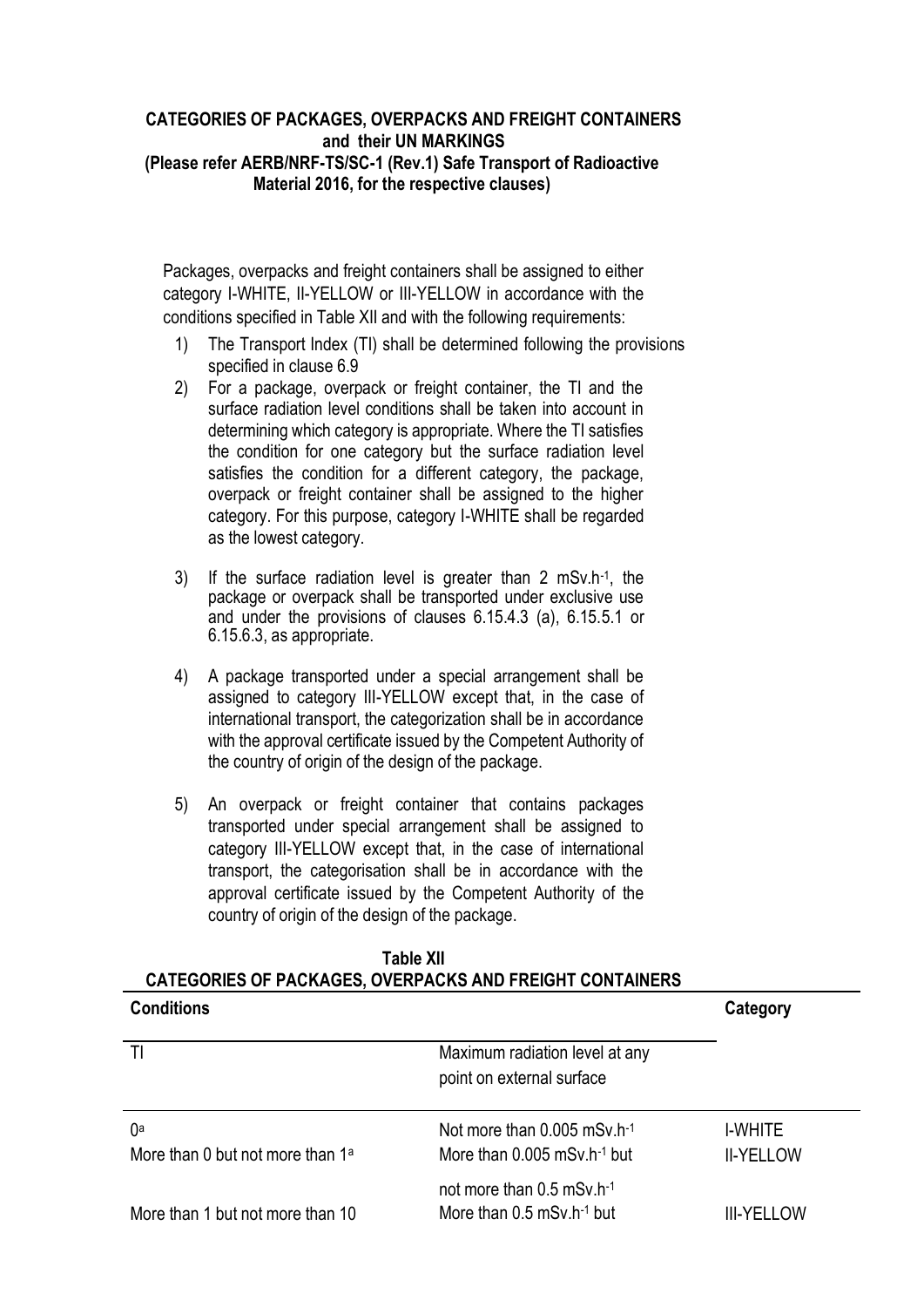|              | not more than 2 mSv.h-1           |                     |
|--------------|-----------------------------------|---------------------|
| More than 10 | More than $2 \text{ mSv.h-1}$ but | <b>III-YELLOW b</b> |
|              |                                   |                     |

# not more than 10 mSv.h-1

- a If the measured TI is not greater than 0.05, the value quoted may be zero in accordance with clause 6.9.1(c).
- b Shall also be transported under exclusive use except for freight containers.

# **UN MARKING FOR PACKAGES AND OVERPACKS**

| <b>Item</b>                                                                                                            | <b>UN Markinga</b>                                                                                                                                                            |
|------------------------------------------------------------------------------------------------------------------------|-------------------------------------------------------------------------------------------------------------------------------------------------------------------------------|
| Package<br>(other than an excepted package)                                                                            | UN number, preceded by the letters<br>'UN', and the proper shipping<br>name                                                                                                   |
| Excepted package<br>(other than those in consignments accepted for<br>international movement by post)                  | UN number, preceded by the letters<br>'UN'                                                                                                                                    |
| Overpack<br>(other than an overpack containing only excepted<br>packages)                                              | UN number, preceded by the letters<br>'UN' for each applicable UN number<br>in the overpack, followed by the<br>proper shipping name in the case of a<br>non-excepted package |
| Overpack containing only excepted packages<br>(other than consignments accepted for<br>international movement by post) | UN number, preceded by the letters<br>'UN' for each applicable UN<br>number in the overpack                                                                                   |
| Consignment accepted for international movement by<br>post                                                             | The requirement of clause 6.15.7.2                                                                                                                                            |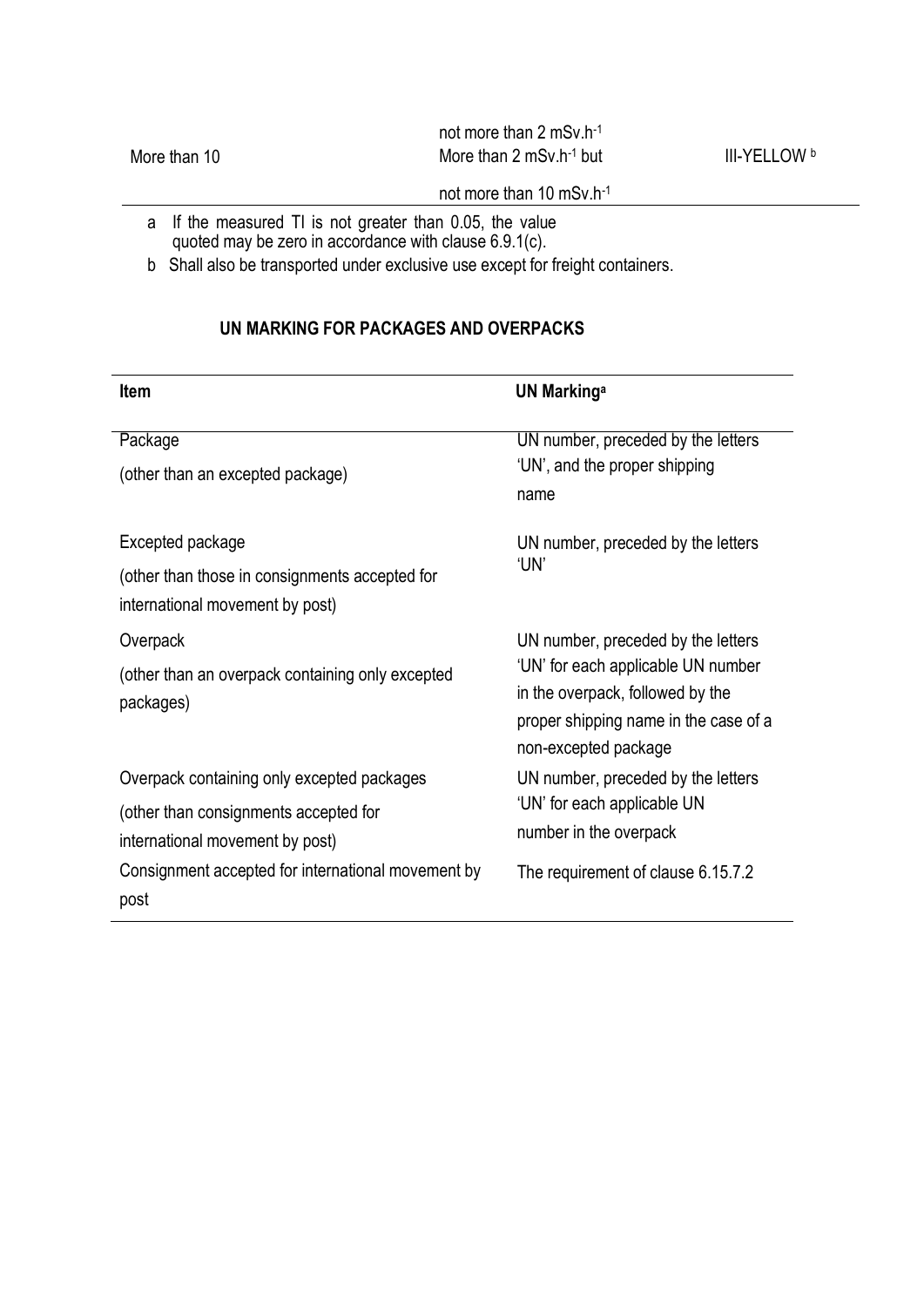Each package that conforms to a design approved under one or more provisions of the safety code (clauses 7.4.1, 7.4.2.1, 7.4.2.2, 7.4.3.1, 7.4.3.2, 7.4.4.1 and 7.4.4.2) and under provisions for transitional arrangements (clause 7.6.2.1) shall be legibly and durably marked on the outside of the packaging with the following information:

The identification mark allocated to that design by the Competent Authority

A serial number to identify uniquely each packaging that conforms to that design 'TYPE B(U)', 'TYPE B(M)' or 'TYPE C', in the case of a Type B(U),Type B(M) package design.

Each package that conforms to a Type B(U), Type B(M) package design shall have on the outside of the outermost receptacle, that it is resistant to the effects of fire and water, plainly marked by embossing, stamping or other means resistant to the effects of fire and water with the trefoil symbol shown in Fig. 1.

Where LSA-I or SCO-I material is contained in receptacles or wrapping materials and is transported under exclusive use, as permitted by clauses 6.7.5 and 6.8.5, the outer surface of these receptacles or wrapping materials may bear the marking 'RADIOACTIVE LSA-I' or 'RADIOACTIVE SCO-I', as appropriate.

#### **Labelling**

Each package, overpack and freight container shall bear the labels conforming to the applicable models in Figs 2 to 4, except as allowed under the alternative provisions of clause 6.13.6.1 for large freight containers and tanks, according to the appropriate category. In addition, each package, overpack and freight container containing fissile material, other than fissile material excepted under the provisions of clause 4.6.1.1, shall bear labels conforming to the model in Fig. 5. Any labels that do not relate to the contents shall be removed or covered. For radioactive material having other dangerous properties, see clause 6.4.



Fig. 1. Radiation Symbol for Radioactive Sources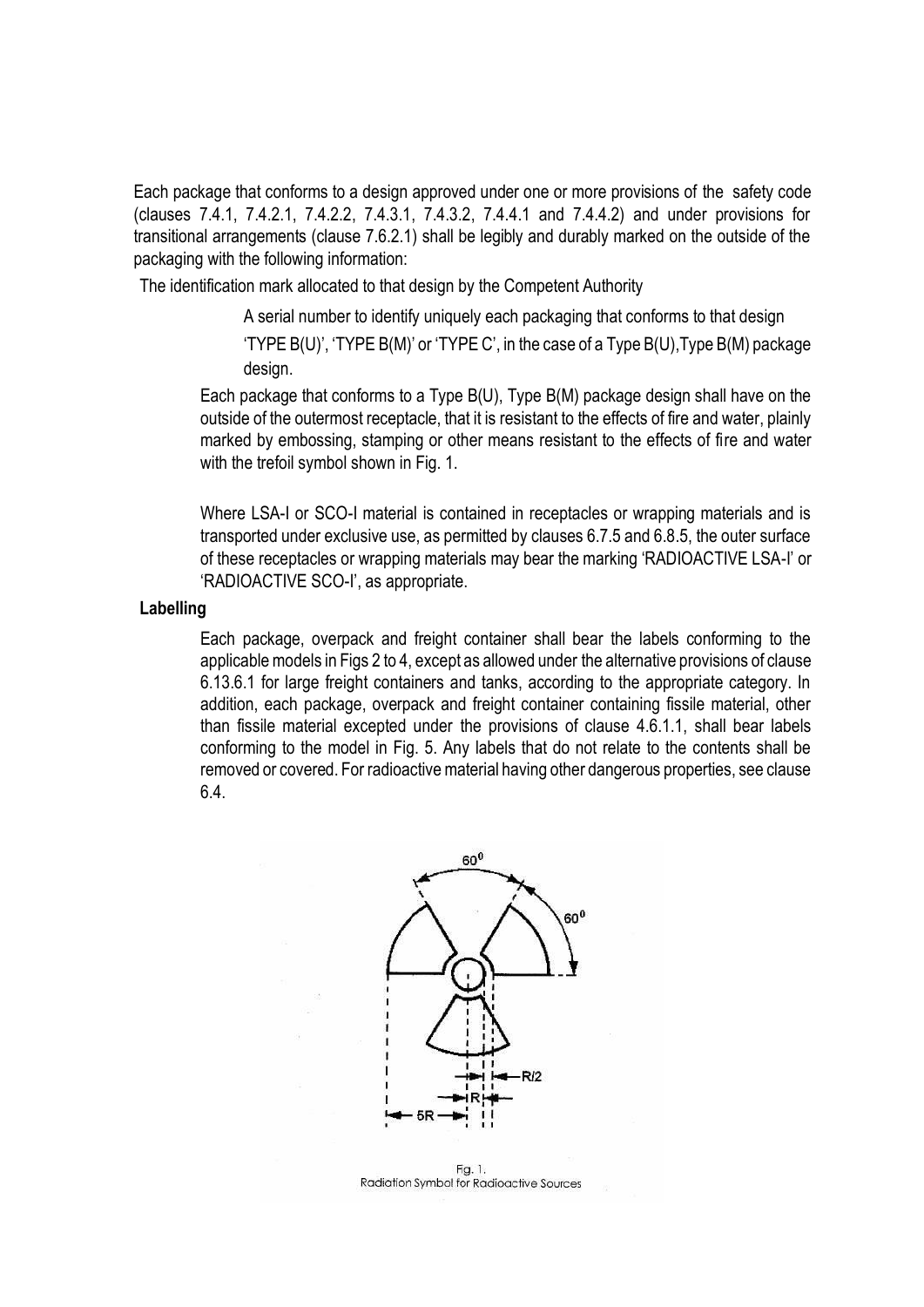Fig. 1 shows the basic trefoil symbol with proportions based on a central circle of radius R. The minimum allowable size of R shall be 4 mm.

The labels conforming to the applicable models in Figs 2 to 4 shall be affixed to two opposite sides of the outside of a package or overpack or on the outside of all four sides of a freight container or tank. The labels conforming to the model in Fig. 5, where applicable, shall be affixed adjacent to the labels conforming to the applicable models in Figs 2 to 4. The labels shall not cover the markings specified above in this section (clauses 6.13.2.1 to 6.13.2.6).

## **Labelling for Radioactive Contents**

Each label conforming to the applicable models in Figs 2 to 4 shall be completed with the following information:



The background colour of the label shall be white, the colour of the trefoil and the printing shall be black, and the colour of the category bar shall be red.

Contents:

Except for LSA-I material, the name(s) of the radionuclide(s) as taken from Table-I, using the symbols prescribed therein. For mixtures of radionuclides, the most restrictive nuclides must be listed to the extent the space on the line permits. The group of LSA or SCO shall be shown following the name(s) of the radionuclide(s). The terms 'LSA-II', 'LSA-III', 'SCO-I' and 'SCO-II' shall be used for this purpose.

For LSA-I material, the term 'LSA-I' is all that is necessary; the name of the radionuclide is not necessary.

Activity:

The maximum activity of the radioactive contents during transport expressed in units of becquerels (Bq) with the appropriate SI prefix symbol. For fissile material, the total mass of fissile nuclides in units of grams (g), or multiples thereof, may be used in place of activity.

For overpacks and freight containers, the 'contents' and 'activity' entries on the label shall bear the information required in sub-paras (a) and (b), above, respectively, totaled together for the entire contents of the overpack or freight container except that on labels for overpacks or freight containers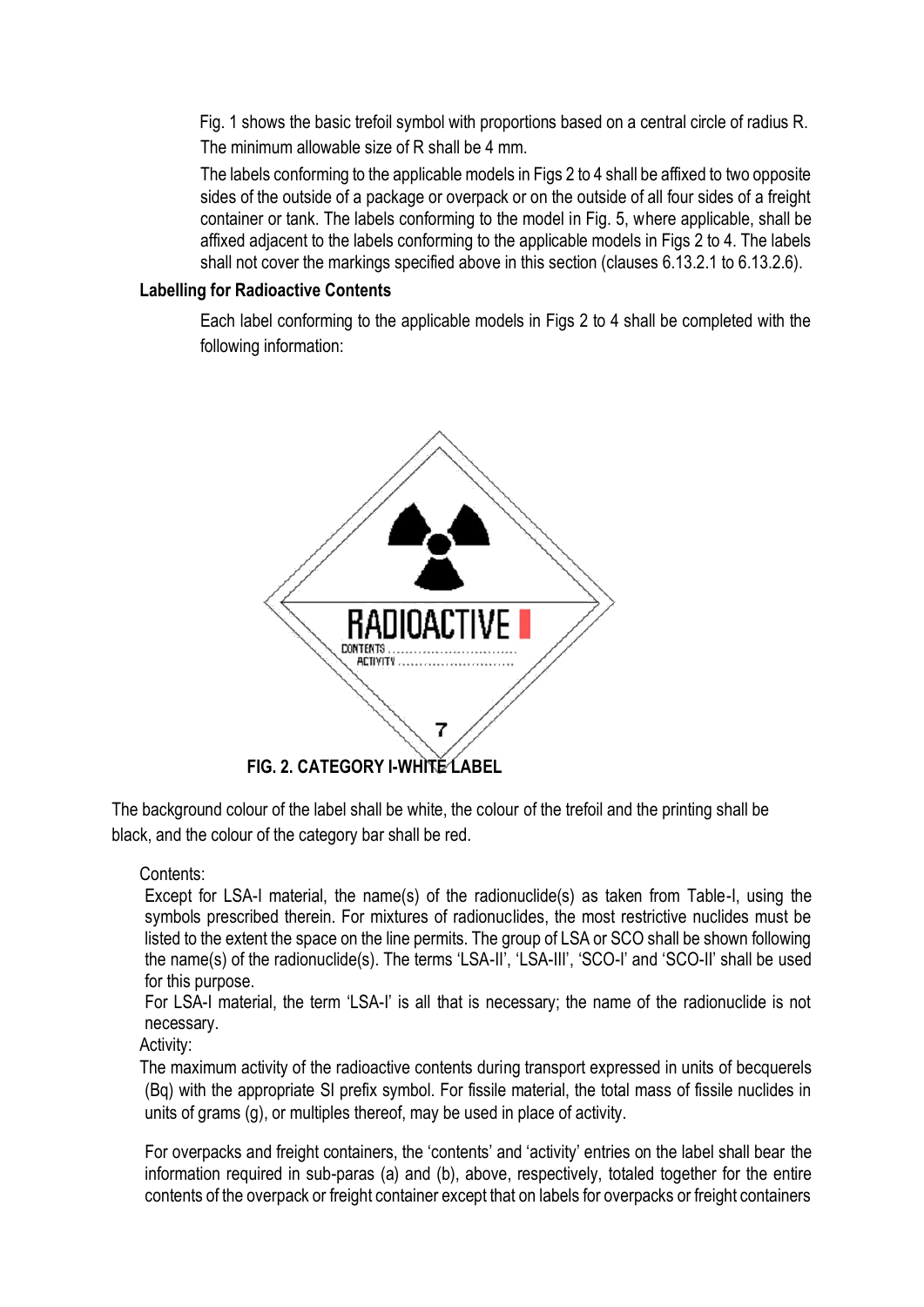containing mixed loads of packages containing different radionuclides, such entries may read 'See Transport Documents'.

TI: The number determined in accordance with the provisions of clause 6.9 (no TI entry is required for Category I-WHITE).



**FIG. 3. CATEGORY II-YELLOW LABEL. THE BACKGROUND COLOUR OF THE UPPER HALF OF THE LABEL SHALL BE YELLOW AND THE LOWER HALF WHITE, THE COLOUR OF THE TREFOIL AND THE PRINTING SHALL BE BLACK, AND THE COLOUR OF THE CATEGORY BARS SHALL BE RED.**



**FIG. 4. CATEGORY III-YELLOW LABEL. THE BACKGROUND COLOUR OF THE UPPER HALF OF THE LABELSHALL BE YELLOW AND THE LOWER HALF WHITE, THE COLOUR OF THE TREFOIL AND THE PRINTING SHALL BE BLACK, AND THE COLOUR OF THE CATEGORY BARS SHALL BE RED.**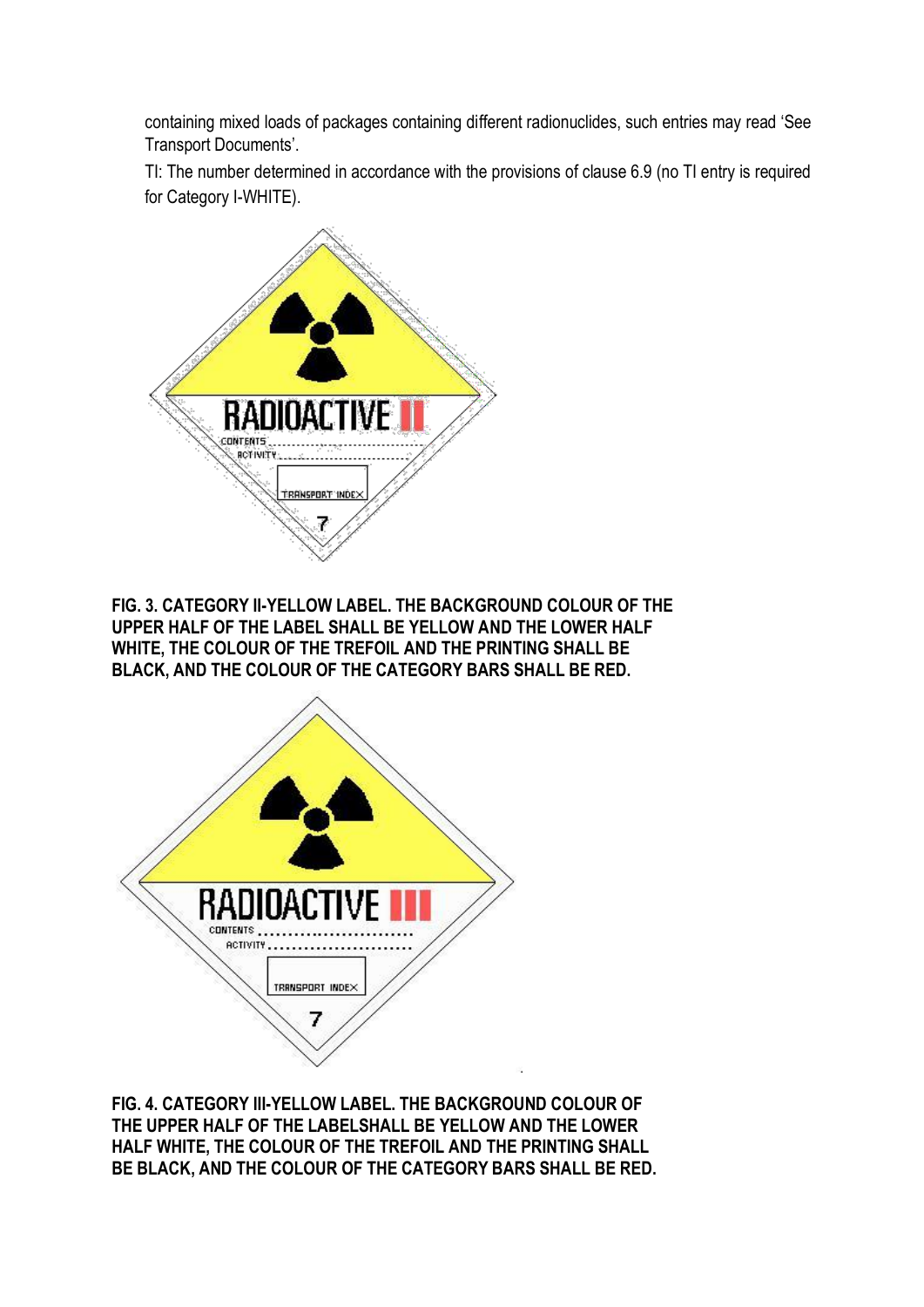

## **FIG. 5. CSI LABEL. THE BACKGROUND COLOUR OF THE LABEL SHALL BE WHITE, THE COLOUR OF THE PRINTING SHALL BE BLACK.**

Labelling for Criticality Safety

Each label conforming to the model in Fig. 5 shall be completed with the CSI as stated in the certificate of approval applicable in the countries through or into which the consignment is transported and issued by the Competent Authority or as specified in clauses 5.10.2 or 5.10.3 of the AERB Safety Code SC/TR-1, 2016 For overpacks and freight containers, the label conforming to the model in Fig. 5 shall bear the sum of the CSIs of all the packages contained therein.

#### Placarding

Large freight containers carrying packages other than excepted packages, and tanks shall bear four placards that conform to the model given in Fig. 6. The placards shall be affixed in a vertical orientation to each side wall and to each end wall of the large freight container or tank. Any placards that do not relate to the contents shall be removed. Instead of using both labels and placards, it is permitted, as an alternative, to use enlarged labels only, where appropriate, as shown in Figs 2 to 4, except having the minimum size shown in Fig. 6.

Where the consignment in the freight container or tank is unpackaged LSA-I or SCO-I or where a consignment in a freight container is required to be shipped under exclusive use and is packaged radioactive material with a single UN number, the appropriate UN number for the consignment (see Table-II) shall also be displayed, in black digits not less than 65 mm high, either:

In the lower half of the placard shown in Fig. 6 and against the white background; or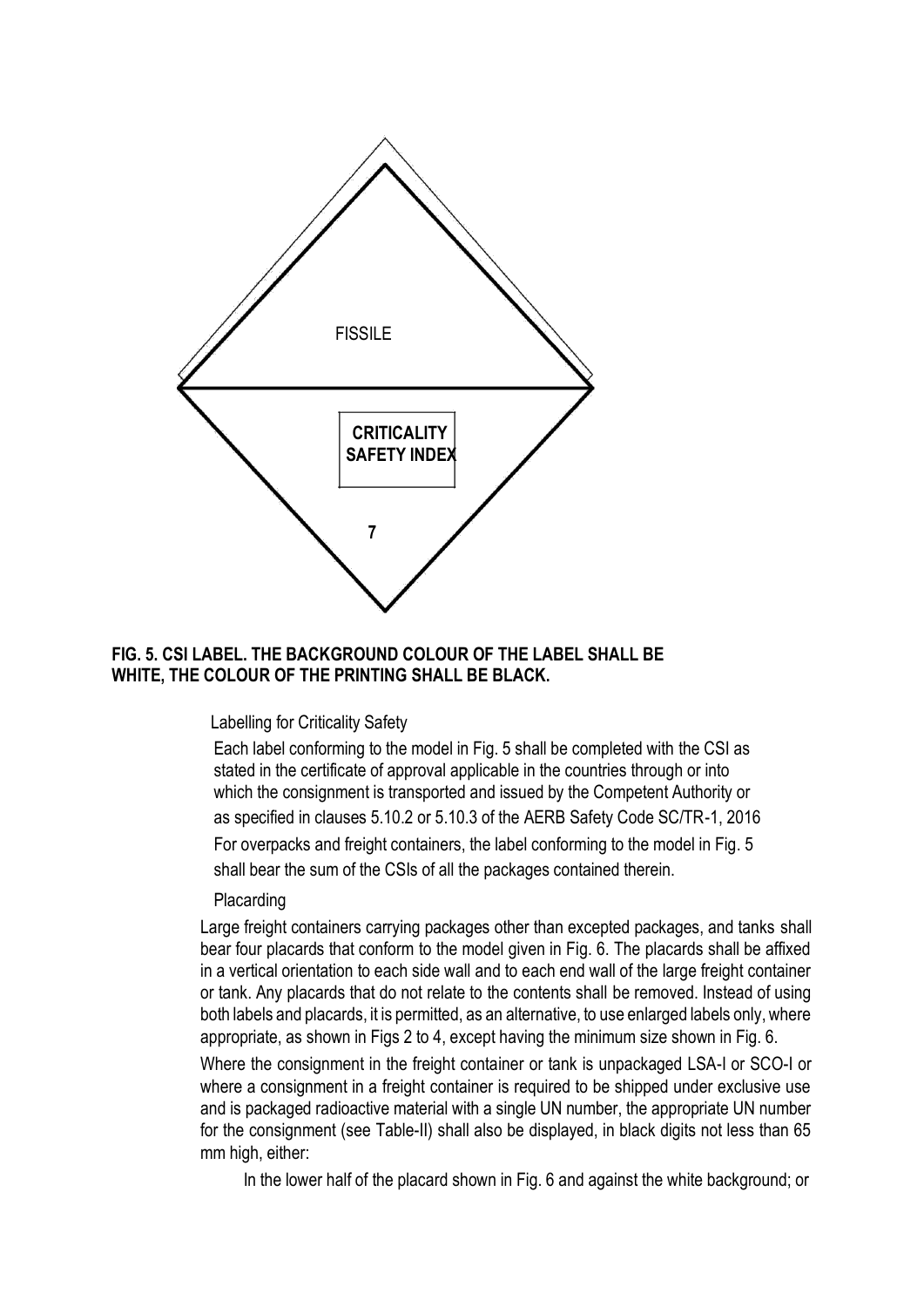On the placard shown in Fig. 7.

When the alternative given in (b) is used, the subsidiary placard shall be affixed immediately adjacent to the main placard, on all four sides of the freight container or tank.

## **Forwarding a Consignment for Transport**

Except as otherwise provided in this safety code, the consignor shall ensure that when a radioactive material is forwarded for transport it is properly marked, labelled, placarded, described and certified on a transport document, and otherwise in a condition for transport as required by the provisions of this safety code.

Particulars of Consignment

The consignor shall include in the transport documents with each consignment the identification of the consignor and consignee, including their names and addresses, and the following information, as applicable, in the order given:

The UN number assigned to the material as specified in accordance with the provisions of this safety code, preceded by the letters 'UN' (clauses 3.1 and 6.13.1).



**FIG. 6. PLACARD. EXCEPT AS PERMITTED BY CLAUSE 6.15.4.1, MINIMUM DIMENSIONS SHALL BE AS SHOWN; WHEN DIFFERENT DIMENSIONS ARE USED, THE RELATIVE PROPORTIONS SHALL BE MAINTAINED. THE NUMBER '7' SHALL NOT BE LESS THAN 25 mm HIGH. THE BACKGROUND COLOUR OF THE UPPER HALF OF THE PLACARD SHALL BE YELLOW AND THE LOWER HALF WHITE, THE COLOUR OF THE TREFOIL AND THE PRINTING SHALL BE BLACK. THE USE OF THE WORD 'RADIOACTIVE' IN THE BOTTOM HALF IS OPTIONAL, TO ALLOW THE ALTERNATIVE USE OF THIS PLACARD TO DISPLAY THE APPROPRIATEUN NUMBER FOR THE CONSIGNMENT.**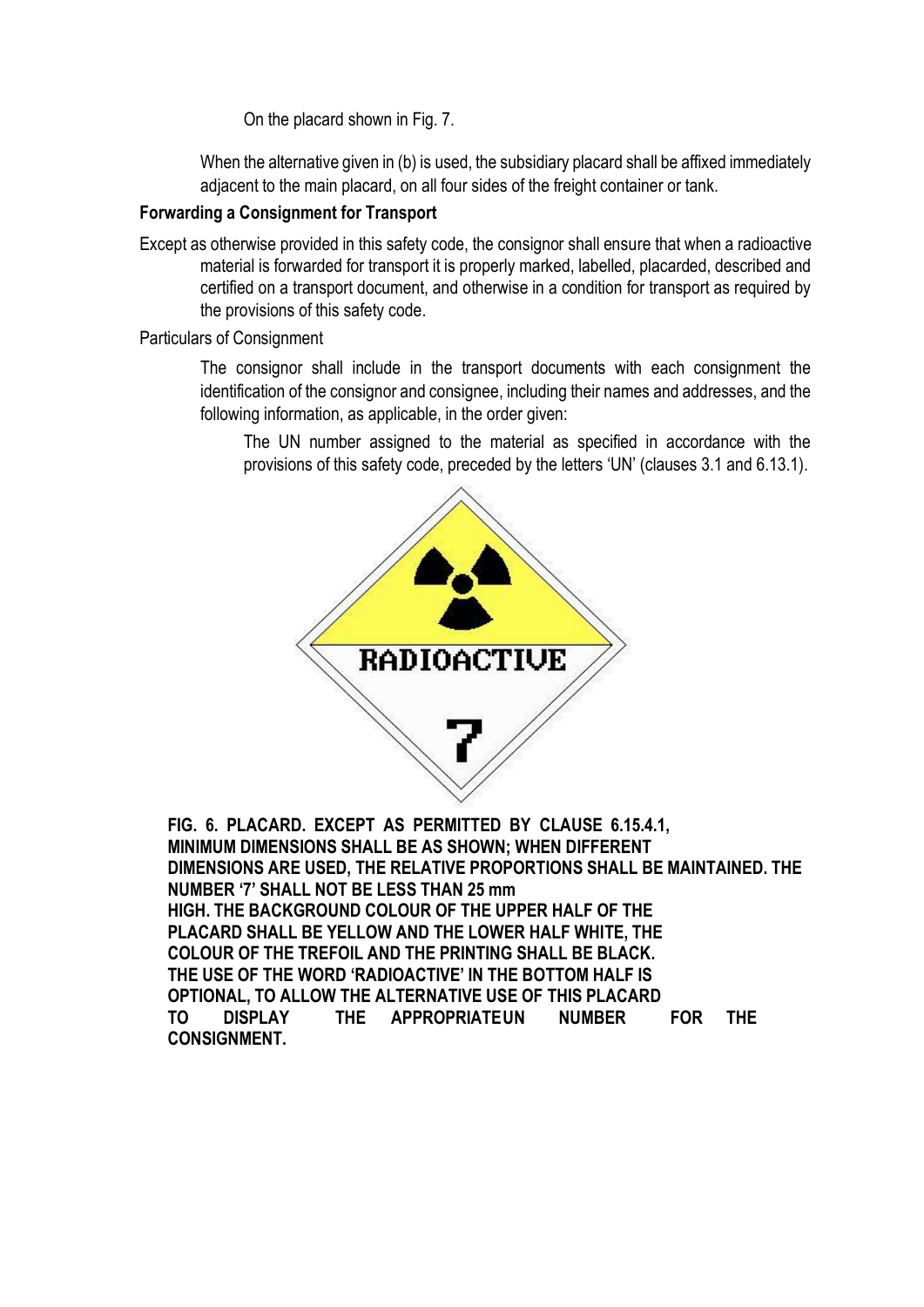

#### **FIG. 7. PLACARD FOR SEPARATE DISPLAY OF UN NUMBER. THE BACKGROUND COLOUR OF THE PLACARD SHALL BE ORANGE AND THE BORDER AND UN NUMBER SHALL BE BLACK. THE SYMBOL '\*\*\*\*' DENOTES THE SPACE IN WHICH THE APPROPRIATE UN NUMBER FOR RADIOACTIVE MATERIAL, AS SPECIFIED IN TABLE II, SHALL BE DISPLAYED.**

The proper shipping name, as specified in accordance with the provisions of clauses 3.1 and 6.13.1.

The UN class number '7'.

The subsidiary hazard class or division number(s) corresponding to the subsidiary risk label(s) required to be applied, when assigned, shall be entered following the primary hazard class or division and shall be enclosed in parentheses.

The name or symbol of each radionuclide or, for mixtures of radionuclides, an appropriate general description or a list of the most restrictive nuclides.

A description of the physical and chemical form of the material, or a notation that the material is special form radioactive material or low dispersible radioactive material. A generic chemical description is acceptable for chemical form.

The maximum activity of the radioactive contents during transport expressed in units of becquerels (Bq) with the appropriate SI prefix symbol. For fissile material, the mass of fissile material (or mass of each fissile nuclide for mixtures, when appropriate) in units of grams (g), or appropriate multiples thereof, may be used in place of activity.

The category of the package, i.e. I-WHITE, II-YELLOW, III-YELLOW.

The TI (for categories II-YELLOW and III-YELLOW only).

For fissile material:

Shipped under one exception of subparagraphs 4.6.1.1(a) to (f), reference to that clause

Shipped under clause 4.6.1.1(c) to (e), the total mass of fissile nuclides

Contained in a package for which one of clauses 5.10.2(a) to (c) or 5.10.3 is applied, reference to that clause

The CSI, where applicable.

The identification mark for each Competent Authority certificate of approval (special form radioactive material, low dispersible radioactive material, fissile material excepted under clause 4.6.1.1 (f), special arrangement, package design or shipment) applicable to the consignment.